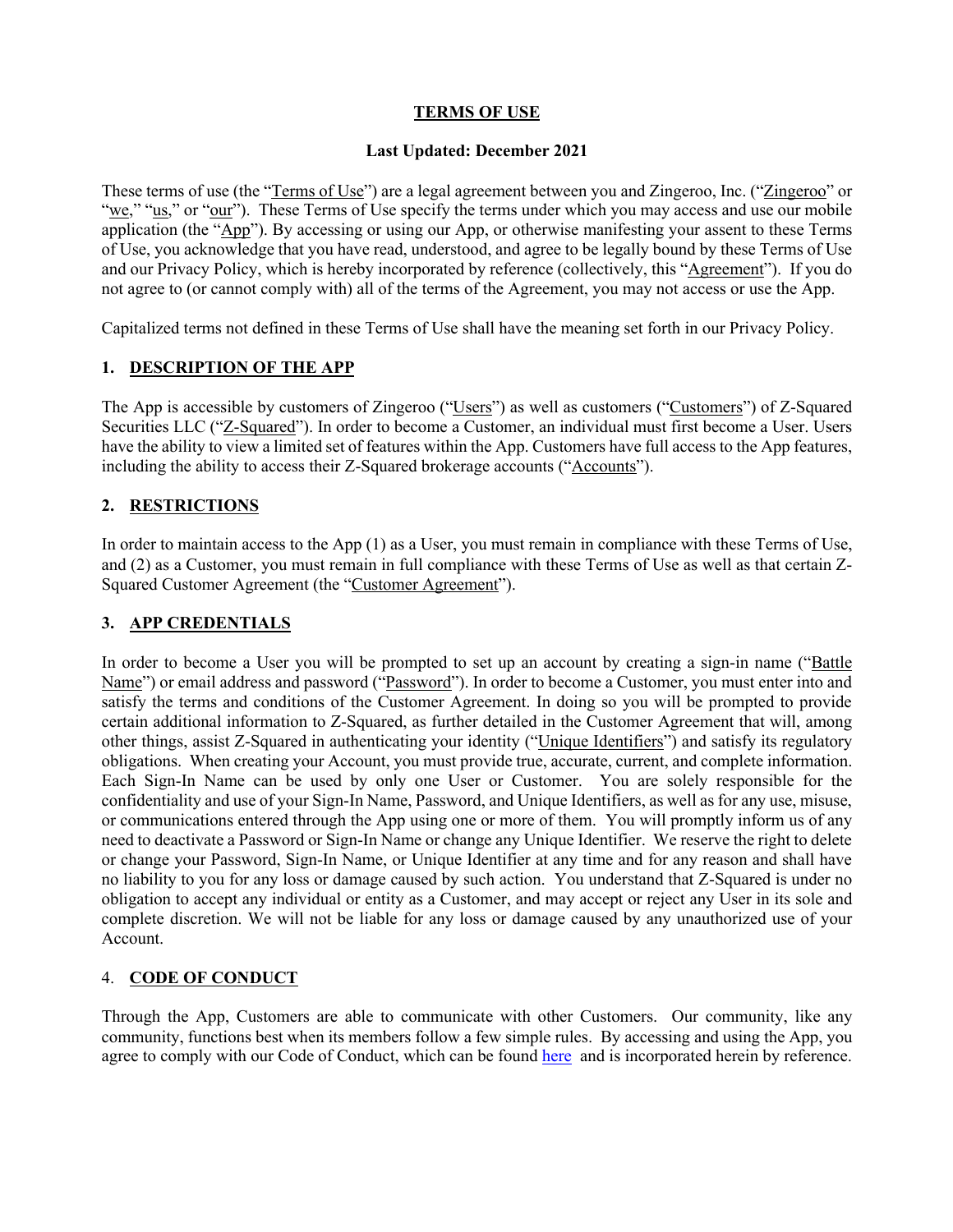If you find something that violates our Code of Conduct, please let us know, and we'll review it. We reserve the right, in our sole and absolute discretion, to deny you access to the App, or any portion of the App, without notice, and remove any Customer Content (as defined below) that does not adhere to our Code of Conduct.

# 5. **INTELLECTUAL PROPERTY**

The App contains material, such as software, text, graphics, images, sound recordings, and other material provided by or on behalf of Zingeroo or its affiliates (collectively referred to as the "Zingeroo Content"). The Zingeroo Content may be owned by us or third parties and is protected under both United States and foreign laws. Unauthorized use of the Zingeroo Content may violate copyright, trademark, and other laws.

Subject to the next paragraph, both Users and Customers may view all Zingeroo Content for your own personal, non-commercial use, and no other use is permitted without the prior written consent of Zingeroo. Zingeroo and its licensors retain all right, title, and interest, including all intellectual property rights, in and to the Zingeroo Content. You must retain all copyright and other proprietary notices contained in the Zingeroo Content. You may not sell, transfer, assign, license, sublicense, or modify the Zingeroo Content or reproduce, display, publicly perform, make a derivative version of, distribute, or otherwise use the Zingeroo Content in any way for any public or commercial purpose. We reserve the right to remove Zingeroo Content at any time for any reason without any notice to you.

If you violate any part of this Agreement, your permission to access the Zingeroo Content and the App automatically terminates and you must immediately destroy any copies you have made of the Zingeroo Content.

The trademarks, service marks, and logos of Zingeroo and its affiliates (the "Zingeroo Trademarks") used and displayed on the App are registered and unregistered trademarks or service marks of Zingeroo. Other company, product, and service names located on the App may be trademarks or service marks owned by others (the "Third-Party Trademarks," and, collectively with Zingeroo Trademarks, the "Trademarks"). Nothing herein or on the App should be construed as granting, by implication, estoppel, or otherwise, any license or right to use the Trademarks, without our prior written permission specific for each such use. Use of the Trademarks as part of a link to or from any site is prohibited unless establishment of such a link is approved in advance by us in writing. All goodwill generated from the use of Zingeroo Trademarks inures to our benefit.

Elements of the App are protected by trade dress, trademark, unfair competition, and other state and federal laws and may not be copied or imitated in whole or in part, by any means, including, but not limited to, the use of framing or mirrors. None of the Zingeroo Content may be retransmitted without our express, written consent for each and every instance.

# 6. **CUSTOMER CONTENT; LICENSES**

The App provides Customers the ability to create commentary and other content (text, graphics, images, or otherwise) ("Customer Content") available to other Customers. Each time a Customer submits Customer Content, you expressly authorize Zingeroo to make such Customer Content available to other Customers through the App. YOU, AND NOT ZINGEROO, ARE ENTIRELY RESPONSIBLE FOR ALL CUSTOMER CONTENT THAT YOU UPLOAD, POST, E-MAIL, OR OTHERWISE TRANSMIT VIA THE APP. IF YOU HAVE ANY INFORMATION THAT YOU WOULD LIKE TO KEEP CONFIDENTIAL, THAT YOU DO NOT WANT OTHERS TO USE, AND/OR THAT IS SUBJECT TO THIRD-PARTY RIGHTS THAT MAY BE INFRINGED BY YOUR SHARING IT, DO NOT POST IT ANYWHERE ON OR THROUGH THE APP. IN ADDITION, YOU ARE REQUIRED TO COMPLY WITH ALL APPLICABLE LAWS WHEN POSTING CUSTOMER CONTENT, INCLUDING, WITHOUT LIMITATION, THE SECURITIES EXCHANGE ACT OF 1934, AS AMENDED. ZINGEROO IS NOT RESPONSIBLE FOR MISUSE OR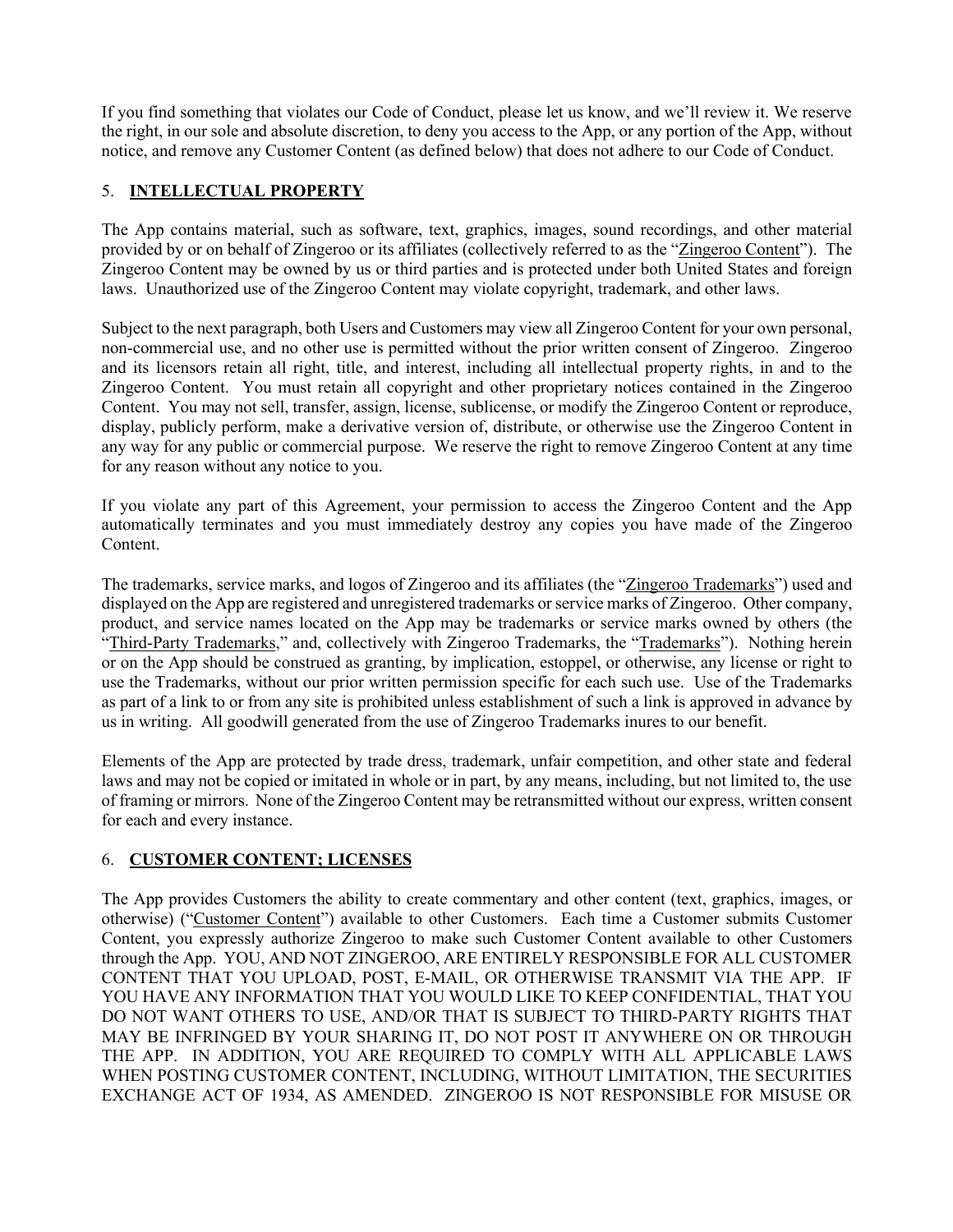#### MISAPPROPRIATION OF ANY CUSTOMER CONTENT THAT YOU MAKE AVAILABLE ON OR THROUGH THE APP.

You retain all copyrights and other intellectual property rights in and to your own Customer Content. You do, however, hereby grant us an irrevocable, perpetual, royalty-free, sub-licensable and transferable right and license to copy, transmit, format, distribute, prepare derivative works of, display, perform and otherwise use your Customer Content and all intellectual property and moral rights therein throughout the universe, in each case, by or in any means, methods, media, or technology now known or hereafter devised, in connection with our business, including, without limitation, for the purpose of providing the App.

If you submit Customer Content to us or post it on the App, each such submission constitutes a representation and warranty to Zingeroo that (i) such Customer Content is your original creation (or that you otherwise have the right to provide the Customer Content), (ii) that you have the rights necessary to grant the license to the Customer Content under the prior paragraph, (iii) that such Customer Content and its use by Zingeroo and its sublicensees as permitted by this Agreement do not and will not infringe or misappropriate the intellectual property or privacy or other rights of any person, or contain any libelous, defamatory, or obscene material or content that violates our Code of Conduct.

We reserve the right (but not the obligation), in our sole discretion, to remove Customer Content that does not meet our Code of Conduct or for any other reason. For the avoidance of doubt, we are not responsible for monitoring Customer Content, but may do so.

We reserve the right, at all times and in our sole discretion, to disclose any Customer Content and other related information for any reason, including without limitation (a) to satisfy any applicable law, regulation, legal process or governmental request; (b) to enforce the terms of this Agreement or your Customer Agreement; (c) to protect the legal rights and remedies of us or our affiliates; (d) if we, in our reasonable discretion, believes that someone's health or safety may be threatened; or (e) to report a crime or other offensive behavior.

WE DO NOT CONTROL ANY CUSTOMER CONTENT, AND WE THEREFORE MAKE NO REPRESENTATIONS OR WARRANTIES, AND NONE OF THE ZINGEROO PARTIES (AS DEFINED BELOW) WILL HAVE ANY RESPONSIBILITY OR LIABILITY, WITH RESPECT TO ANY CUSTOMER CONTENT PROVIDED OR MADE AVAILABLE BY YOU OR BY ANY OTHER CUSTOMER.

WITHOUT LIMITING THE FOREGOING, WE DO NOT PRE-SCREEN, ENDORSE OR APPROVE ANY CUSTOMER CONTENT. CUSTOMER CONTENT SHOULD BE INDEPENDENTLY VETTED BY THE END USER FOR ACCURACY, TIMELINESS AND AUTHENTICITY. YOU ACKNOWLEDGE THAT YOU CHOOSE TO USE THE APP TO COMMUNICATE WITH OTHER CUSTOMERS OF THE APP AT YOUR SOLE RISK AND WILL EVALUATE AND BEAR ANY RISKS RELATED TO YOUR USE OF ANY CUSTOMER CONTENT PROVIDED BY ANY OTHER CUSTOMER, INCLUDING ANY RELIANCE ON THE ACCURACY, COMPLETENESS OR USEFULNESS OF SUCH CUSTOMER CONTENT. THIS IS INCLUSIVE OF ANY IDEAS, SUGGESTIONS, OPINIONS, COMMENTS AND OBSERVATIONS MADE BY OTHER USERS OF THE APP, AS WELL AS ANY TEXT, DATA FILES, VIDEO, MUSIC, SOUND, VOICE RECORDINGS OR OTHER CUSTOMER CONTENT.

ANY CUSTOMER CONTENT THAT MENTIONS OR REFERENCES A SECURITY OR AN INVESTMENT STRATEGY, OR ANY SECURITIES TRANSACTION IS NOT A SOLICITATION OR RECOMMENDATION TO BUY A SECURITY BY US. NONE OF THE ZINGEROO PARTIES SOLICIT OR RECOMMEND ANY TRADE OR SECURITY VIA THE APP, OR OTHERWISE. THERE ARE MANY FACTORS THAT YOU MUST CONSIDER WHEN MAKING AN INVESTMENT DECISION INCLUDING, BUT NOT LIMITED TO, PRODUCT FEATURES, RISKS, WHETHER OR NOT AN INVESTMENT MEETS YOUR INVESTMENT OBJECTIVES, RISK TOLERANCE AND OTHER PERSONALIZED FACTORS. PLEASE REMEMBER THAT PAST PERFORMANCE MAY NOT BE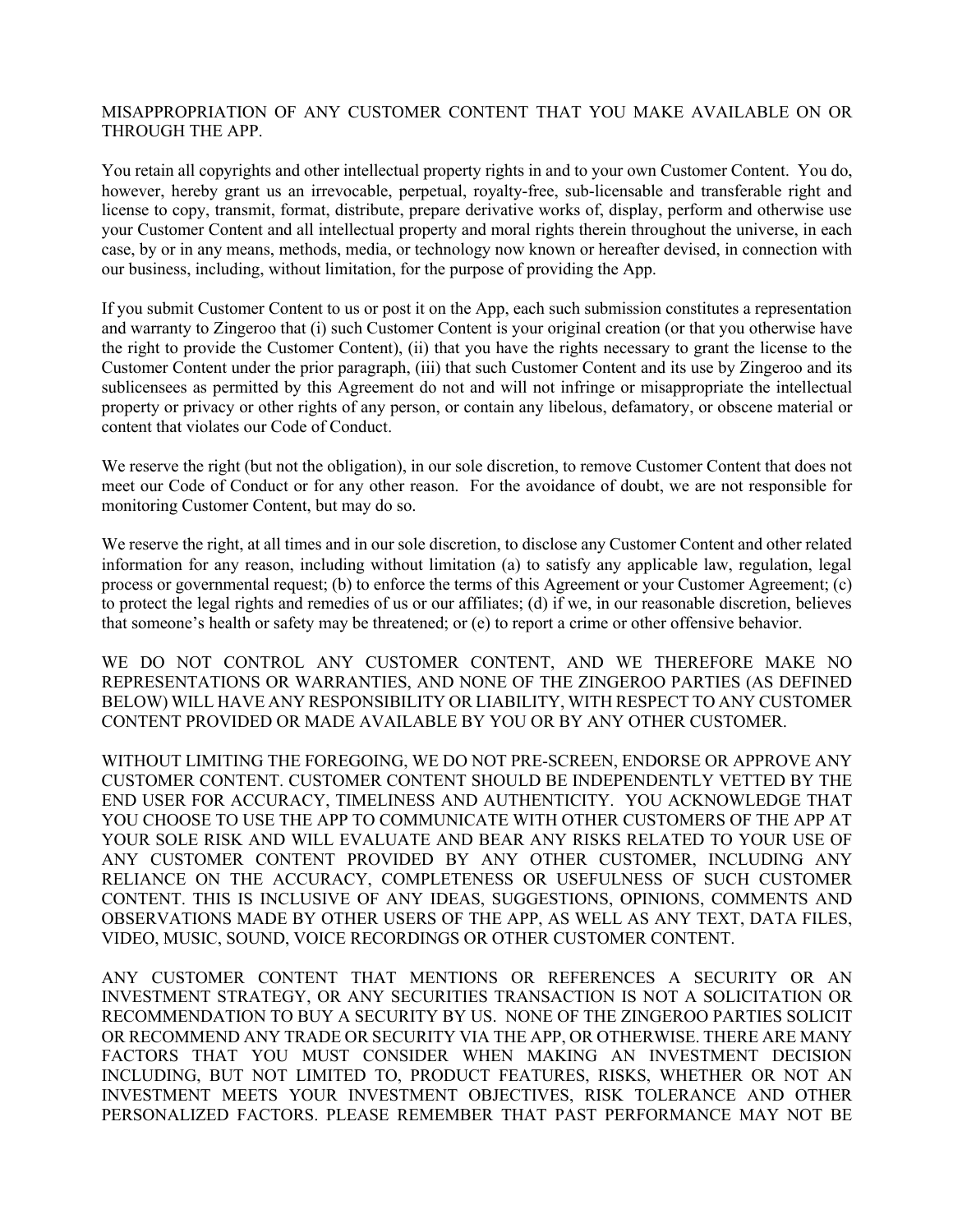INDICATIVE OF FUTURE RESULTS. DIFFERENT TYPES OF INVESTMENTS INVOLVE VARYING DEGREES OF RISK, AND THERE CAN BE NO ASSURANCE THAT THE FUTURE PERFORMANCE OF ANY SPECIFIC INVESTMENT, INVESTMENT STRATEGY, OR PRODUCT REFERENCED DIRECTLY OR INDIRECTLY IN ANY CUSTOMER CONTENT, WILL BE PROFITABLE OR BE SUITABLE FOR YOU.

### **7. COMMUNICATIONS WITH US**

Although we encourage you to e-mail us, we do not want you to, and you should not, e-mail us any content that contains confidential information. With respect to all e-mails and communications you send to us, including, but not limited to, feedback, questions, comments, suggestions, and the like, we shall be free to use any ideas, concepts, know-how, or techniques contained in your communications for any purpose whatsoever, including but not limited to, the development, production, and marketing of products and services that incorporate such information without compensation or attribution to you.

### 8. **NO WARRANTIES; LIMITATION OF LIABILITY**

THE APP, THE ZINGEROO CONTENT, AND THE CUSTOMER CONTENT ARE PROVIDED "AS IS" AND "AS AVAILABLE" WITHOUT ANY WARRANTIES OF ANY KIND, INCLUDING THAT THE APP OR ZINGEROO CONTENT WILL OPERATE ERROR-FREE OR THAT THE APP, ITS SERVERS, OR THE ZINGEROO CONTENT ARE FREE OF COMPUTER VIRUSES OR SIMILAR CONTAMINATION OR DESTRUCTIVE FEATURES.

WE DISCLAIM ALL WARRANTIES, EXPRESS OR IMPLIED, RELATING TO THE APP. THE ZINGEROO CONTENT AND THE CUSTOMER CONTENT, INCLUDING, BUT NOT LIMITED TO, WARRANTIES OF TITLE, MERCHANTABILITY, NON-INFRINGEMENT OF THIRD PARTIES' RIGHTS, AND FITNESS FOR PARTICULAR PURPOSE AND ANY WARRANTIES ARISING FROM A COURSE OF DEALING, COURSE OF PERFORMANCE, OR USAGE OF TRADE.

THE APP OR ZINGEROO CONTENT MAY CONTAIN TECHNICAL INACCURACIES OR TYPOGRAPHICAL ERRORS OR OMISSIONS. UNLESS REQUIRED BY APPLICABLE LAWS, WE ARE NOT RESPONSIBLE FOR ANY SUCH TYPOGRAPHICAL OR TECHNICAL ERRORS LISTED ON THE APP OR ZINGEROO CONTENT. WE RESERVE THE RIGHT TO MAKE CHANGES, CORRECTIONS, AND/OR IMPROVEMENTS TO THE APP OR ZINGEROO CONTENT AND/OR ADD OR REMOVE CONTENT AT ANY TIME WITHOUT NOTICE.

IN CONNECTION WITH ANY WARRANTY, CONTRACT, OR COMMON LAW TORT CLAIMS: (I) WE AND OUR AFFILIATES, AND EACH OF OUR AND THEIR RESPECTIVE OFFICERS, DIRECTORS, EMPLOYEES, AGENTS AND LICENSORS (THE "ZINGEROO PARTIES") SHALL NOT BE LIABLE FOR ANY INCIDENTAL OR CONSEQUENTIAL DAMAGES, LOST PROFITS, OR DAMAGES RESULTING FROM LOST DATA OR BUSINESS INTERRUPTION RESULTING FROM THE USE OR INABILITY TO ACCESS AND USE THE APP, THE ZINGEROO CONTENT, ANY CUSTOMER CONTENT, OR OTHERWISE RELATED TO THIS AGREEMENT, EVEN IF WE HAVE BEEN ADVISED OF THE POSSIBILITY OF SUCH DAMAGES; AND (II) ANY DIRECT DAMAGES THAT YOU MAY SUFFER AS A RESULT OF YOUR USE OF THE APP, THE ZINGEROO CONTENT, ANY CUSTOMER CONTENT, OR OTHERWISE RELATED TO THIS AGREEMENT SHALL BE LIMITED TO ONE HUNDRED US DOLLARS (\$100).

SOME JURISDICTIONS DO NOT ALLOW THE EXCLUSION OF CERTAIN WARRANTIES. THEREFORE, SOME OF THE ABOVE LIMITATIONS ON WARRANTIES IN THIS SECTION MAY NOT APPLY TO YOU.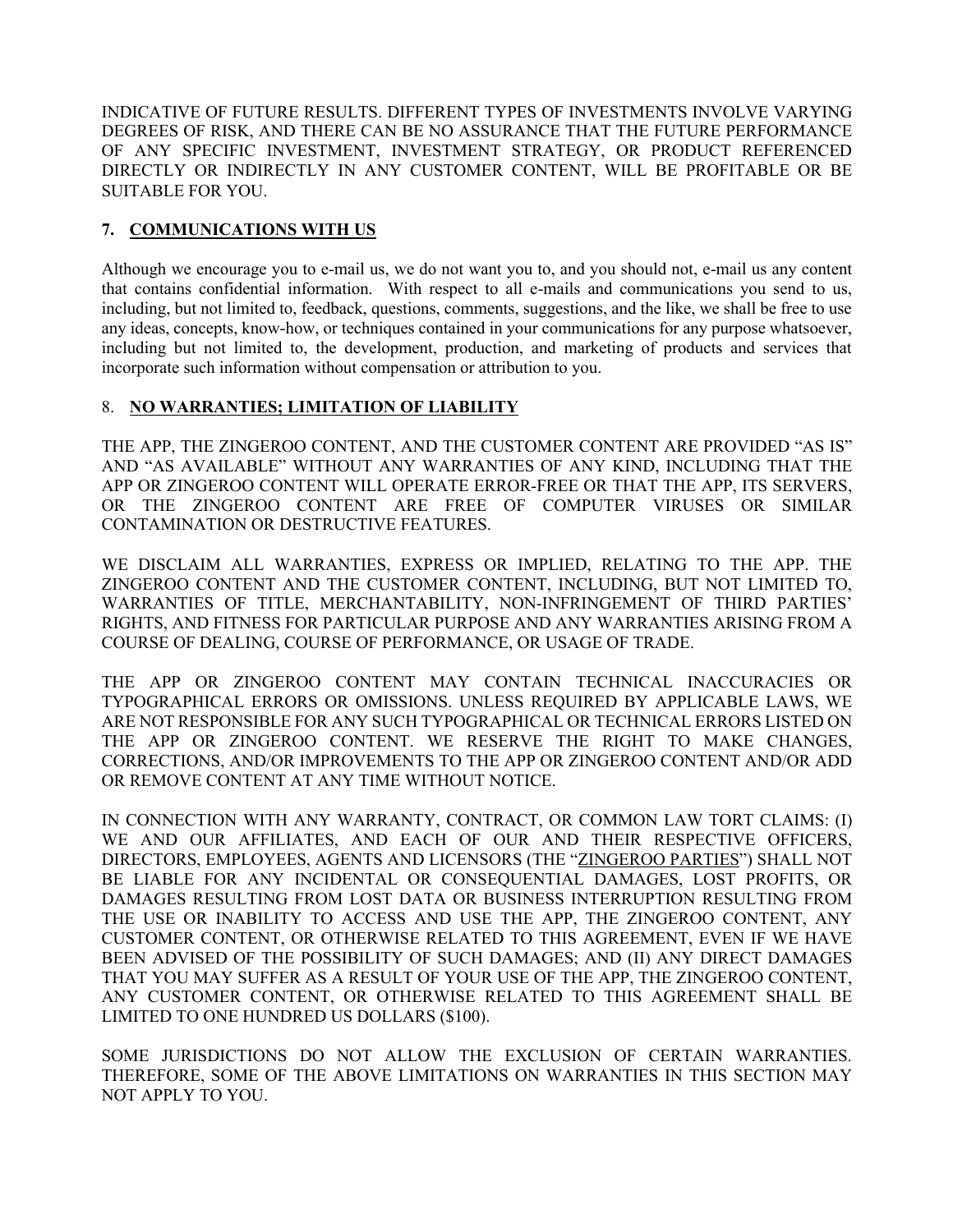#### NOTHING IN THIS AGREEMENT SHALL AFFECT ANY NON-WAIVABLE STATUTORY RIGHTS THAT APPLY TO YOU.

# **9. EXTERNAL SITES.**

The App may contain links to third-party websites ("External Sites"). These links are provided solely as a convenience to you and not as an endorsement by us of the content on such External Sites. The content of such External Sites is developed and provided by others. You should contact the site administrator or webmaster for those External Sites if you have any concerns regarding such links or any content located on such External Sites. We are not responsible for the content of any linked External Sites and do not make any representations regarding the content or accuracy of materials on such External Sites. You should take precautions when downloading files from all websites to protect your computer from viruses and other destructive programs. If you decide to access linked External Sites, you do so at your own risk.

### **10. REPRESENTATIONS AND WARRANTIES; INDEMNIFICATION**

10.1. Representations and Warranties. You hereby represent, warrant, and covenant that:

10.1.1. You own or have the necessary licenses, rights, consents, and permissions to all trademark, trade secret, copyright, or other proprietary, privacy, and publicity rights in and to your Customer Content and any other works that you incorporate into your Customer Content, and all the rights necessary to grant the licenses and permissions you grant hereunder;

10.1.2. Use of your Customer Content in the manners contemplated in this Agreement shall not violate or misappropriate the intellectual property, privacy, publicity, contractual, or other rights of any third party; and

10.1.3. You shall not submit to the App any Customer Content that violates our Code of Conduct or any other term of this Agreement.

10.2. Indemnity. You agree to defend, indemnify, and hold us and our officers, directors, employees, agents, successors, licensees, licensors, and assigns harmless from and against any damages, liabilities, losses, expenses, claims, actions, and/or demands, including, without limitation, reasonable legal and accounting fees, arising or resulting from: (i) your breach of this Agreement; (ii) your misuse of the Zingeroo Content or the App; (iii) any of your Customer Content; and/or (iv) your violation of any third-party rights, including without limitation any copyright, trademark, property, publicity, or privacy right. We shall provide notice to you of any such claim, suit, or proceeding and shall assist you, at your expense, in defending any such claim, suit, or proceeding. We reserve the right to assume the exclusive defense and control (at your expense) of any matter that is subject to indemnification under this section. In such case, you agree to cooperate with any reasonable requests assisting our defense of such matter.

## **11. COMPLIANCE WITH APPLICABLE LAWS**

The App is based in the United States. We make no claims concerning whether the App, the Zingeroo Content, or any Customer Content may be downloaded, viewed, or be appropriate for use outside of the United States. If you access the App, the Zingeroo Content or any Customer Content from outside of the United States, you do so at your own risk. Whether inside or outside of the United States, you are solely responsible for ensuring compliance with the laws of your specific jurisdiction.

## **12. CHANGES TO THE AGREEMENT.**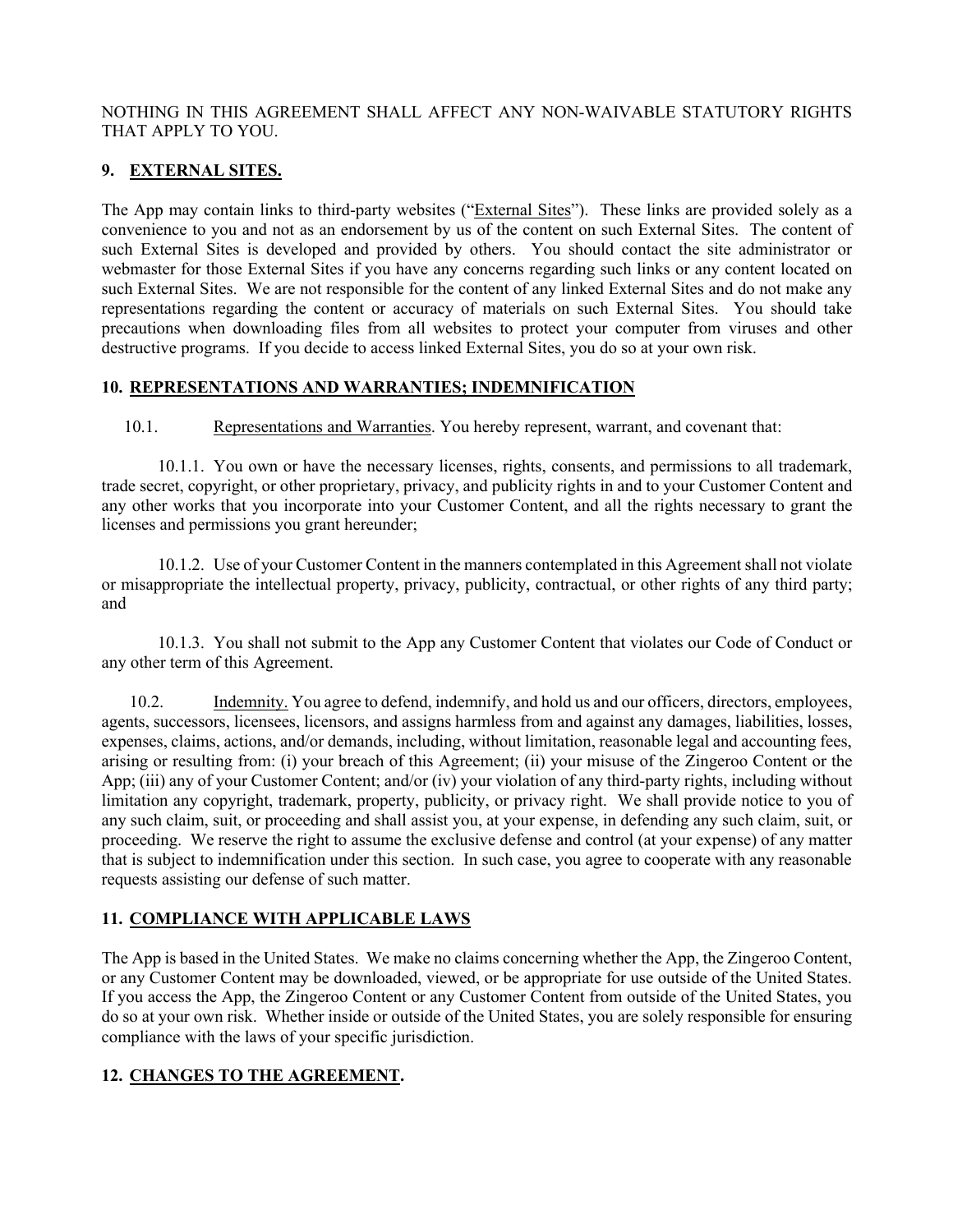These Terms of Use are effective as of the last updated date stated at the top. We may change these Terms of Use from time to time with or without notice to you. By accessing the App after we make any such changes to these Terms of Use, you are deemed to have accepted such changes. Please refer back to these Terms of Use on a regular basis.

## **13. TERMINATION OF THE AGREEMENT**

We reserve the right, in our sole discretion, to restrict, suspend, or terminate this Agreement and your access to all or any part of the App, at any time and for any reason without prior notice or liability. If you are a Customer then your access to and use of the App will automatically terminate upon expiration or termination of your Customer Agreement. We reserve the right to change, suspend, or discontinue all or any part of the App at any time without prior notice or liability. Sections 4-18, and 20 shall survive the termination of this Agreement.

# **14. DIGITAL MILLENNIUM COPYRIGHT ACT**

Zingeroo respects the intellectual property rights of others and attempts to comply with all relevant laws. We will review all claims of copyright infringement received and remove any Customer Content deemed to have been posted or distributed in violation of any such laws.

Our designated agent under the Digital Millennium Copyright Act (the "Act") for the receipt of any Notification of Claimed Infringement which may be given under that Act is as follows:

Philip Picariello 450B Paradise Road #241 Swampscott, MA 01907 contact@zingeroo.com

If you believe that your work has been copied on the App in a way that constitutes copyright infringement, please provide our agent with notice in accordance with the requirements of the Act, including (i) a description of the copyrighted work that has been infringed and the specific location on the App where such work is located; (ii) a description of the location of the original or an authorized copy of the copyrighted work; (iii) your address, telephone number and e-mail address; (iv) a statement by you that you have a good faith belief that the disputed use is not authorized by the copyright owner, its agent or the law; (v) a statement by you, made under penalty of perjury, that the information in your notice is accurate and that you are the copyright owner or authorized to act on the copyright owner's behalf; and (vi) an electronic or physical signature of the owner of the copyright or the person authorized to act on behalf of the owner of the copyright interest.

## **15. CONTROLLING LAW**

This Agreement and any action related thereto will be governed by the laws of the State of Massachusetts without regard to its conflict of laws provisions.

## **16. DOWNLOADING THE APP**

We make the App available through the Google Play or Apple App Store. The following terms apply when you download the App from the Apple App Store. These terms are in addition to all other terms contained in these Terms of Use.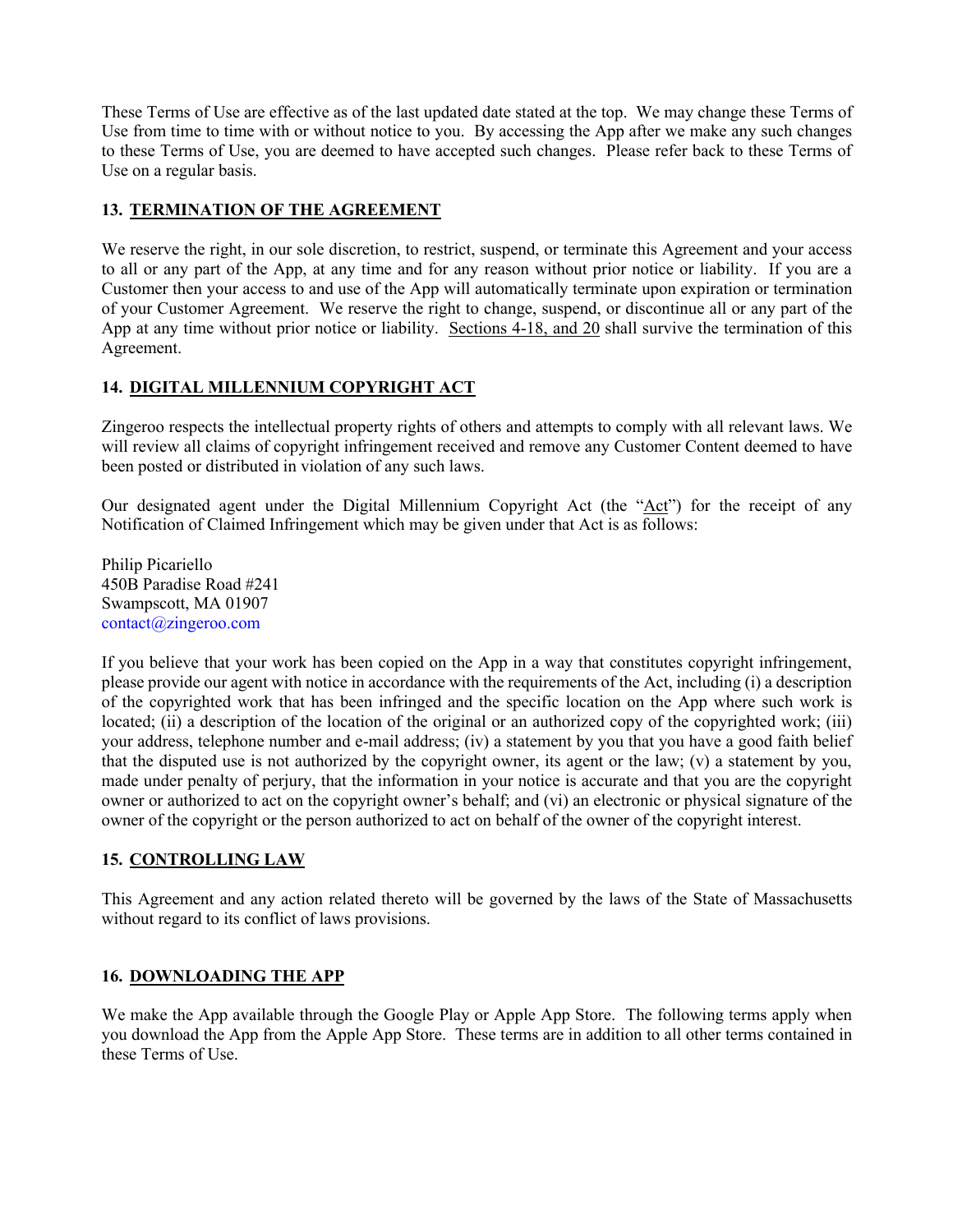- You acknowledge and agree that (i) these Terms of Use are concluded between you and us only, and not Apple; and (ii) we, not Apple, are solely responsible for the App and content thereof. Your use of the App must comply with Apple Terms of Use.
- You acknowledge that Apple has no obligation whatsoever to furnish any maintenance and support services with respect to the App.
- In the event of any failure of any of the App to conform to any applicable warranty, you may notify Apple, and Apple will refund the purchase price, if any, for the App to you and, to the maximum extent permitted by applicable law, Apple will have no other warranty obligation whatsoever with respect to the App. As between Zingeroo and Apple, any other claims, losses, liabilities, damages, costs, or expenses attributable to any failure to conform to any warranty will be the sole responsibility of Zingeroo.
- You acknowledge that, in the event of any third-party claim that the App or your possession and use of the App infringes that third party's intellectual property rights, as between Zingeroo and Apple, Zingeroo, not Apple, will be solely responsible for the investigation, defense, settlement, and discharge of any such intellectual property infringement claim to the extent required by these Terms of Use.
- You acknowledge and agree that Apple, and Apple's subsidiaries, are third-party beneficiaries of these Terms of Use as related to your license of the App, and that, upon your acceptance of the terms and conditions of these Terms of Use, Apple will have the right (and will be deemed to have accepted the right) to enforce these Terms of Use as related to your license of the App against you as a third-party beneficiary thereof.

## **17. STOCK REFERRAL PROGRAM**

Subject at all times to the terms and conditions of the Customer Agreement, Zingeroo offers a stock reward program (the "Stock Reward Program") whereby Customers in good standing ("Referring Customer") are awarded a stock reward ("Reward") for referring a Customer that is not a current or past Customer of Z-Squared (a "Referred Customer"). Referred Customers also earn a Reward. In order for each of a Referring Customer and Referred Customer to earn Rewards in connection with a particular referral: (1) the Referred Customer Account must be approved by Z-Squared within 60 days of the referral; and (2) the Referred Customer must fund their account in an amount greater than \$5 within 15 days of Z-Squared approving the Account. Once earned, Rewards must be claimed through the App within 10 days otherwise they will expire at Zingeroo's sole discretion.

Zingeroo reserves the right to decline to grant a Reward in the event Zingeroo determines in its sole discretion that there may have been fraudulent activity or a violation of (1) these Terms of Use, or the (2) Customer Agreement, whether in connection with a particular referral, or otherwise. Rewards will be credited to the relevant Account approximately one week after the Reward is claimed through the App, though this timeline may be delayed in Zingeroo's sole discretion. Rewards that are not claimed within 10 days of a referral may expire. Z-Squared may place limitations on when and how you may sell Rewards. Please see the Customer Agreement for further details. You understand that neither Zingeroo nor Z-Squared can provide you with any information regarding another Customer's Account.

Zingeroo reserves the right to change the Stock Reward Program terms or terminate the Stock Reward Program at any time without notice. Total Rewards when combined with the value received from all other offers in the current calendar year, may not exceed \$500 per household per year. No portion of the Stock Reward Program or Rewards are transferable, saleable, or valid in conjunction with certain other offers and are available to U.S. residents only. Employees, contractors, or persons similarly associated with Zingeroo or Z-Squared; members